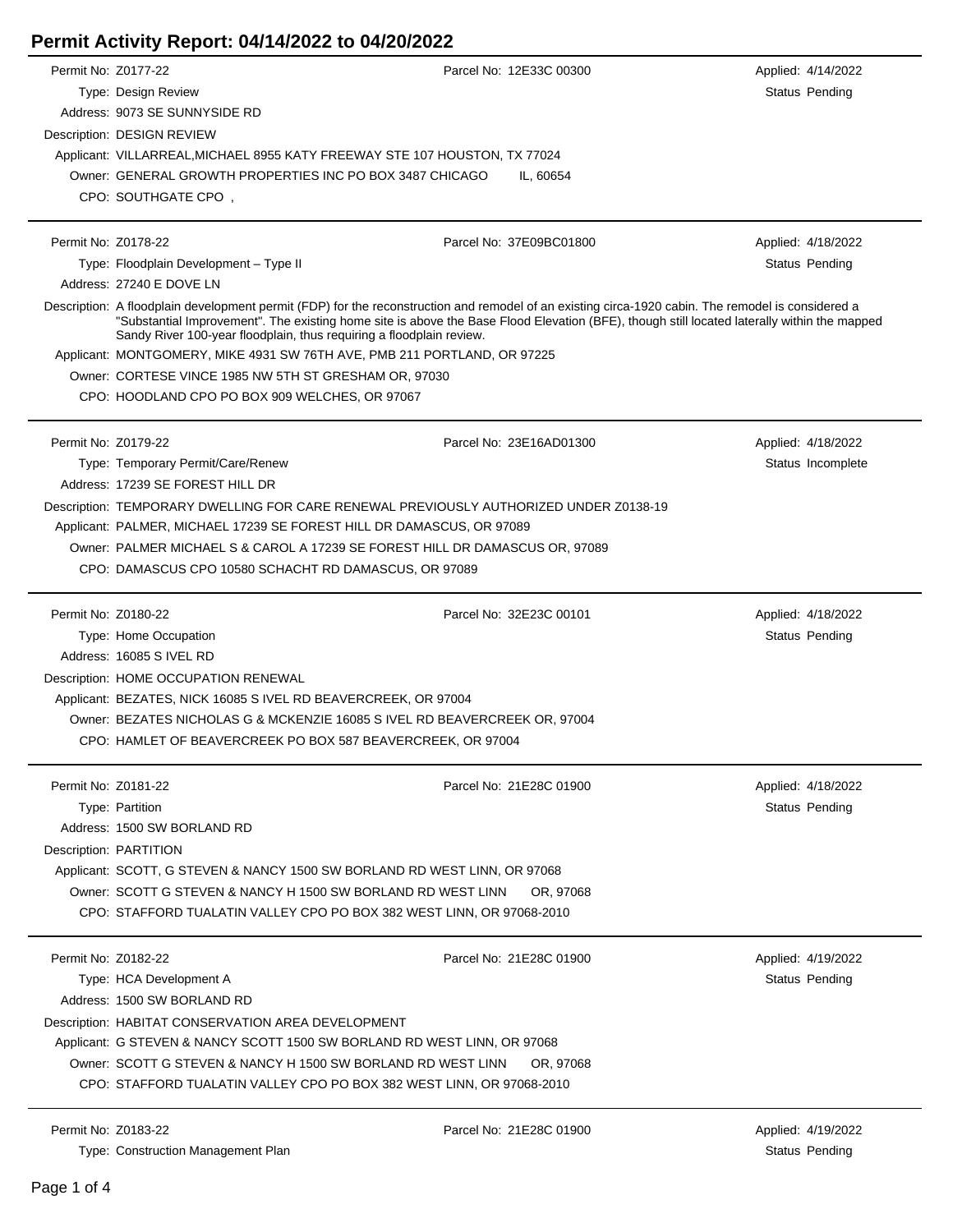## **Permit Activity Report: 04/14/2022 to 04/20/2022**

|                     | Address: 1500 SW BORLAND RD                                                                                                        |                         |                    |
|---------------------|------------------------------------------------------------------------------------------------------------------------------------|-------------------------|--------------------|
|                     | Description: CONSTRUCTION MANAGEMENT PLAN                                                                                          |                         |                    |
|                     | Applicant: SCOTT, G STEVEN & NANCY 1500 SW BORLAND RD WEST LINN, OR 97068                                                          |                         |                    |
|                     | Owner: SCOTT G STEVEN & NANCY H 1500 SW BORLAND RD WEST LINN                                                                       | OR, 97068               |                    |
|                     | CPO: STAFFORD TUALATIN VALLEY CPO PO BOX 382 WEST LINN, OR 97068-2010                                                              |                         |                    |
|                     |                                                                                                                                    |                         |                    |
| Permit No: Z0184-22 |                                                                                                                                    | Parcel No: 24E29B 00300 | Applied: 4/19/2022 |
|                     | Type: Nonconforming Use - Alteration/Verification                                                                                  |                         | Status Pending     |
|                     | Address: 30970 SE JUDD RD                                                                                                          |                         |                    |
|                     | Description: NON CONFORMING USE                                                                                                    |                         |                    |
|                     | Applicant: ANDERSON, DAVID 30966 SE JUDD RD EAGLE CREEK, OR 97022                                                                  |                         |                    |
|                     | Owner: ANDERSON MARION G TRUSTEE 30966 SE JUDD RD EAGLE CREEK OR, 97022                                                            |                         |                    |
|                     | CPO: EAGLE CREEK-BARTON CPO,                                                                                                       |                         |                    |
| Permit No: Z0185-22 |                                                                                                                                    | Parcel No: 21E11AB03800 |                    |
|                     |                                                                                                                                    |                         | Applied: 4/19/2022 |
|                     | Type: Home Occupation                                                                                                              |                         | Status Pending     |
|                     | Address: 1322 SE OAK GROVE BLVD                                                                                                    |                         |                    |
|                     | Description: HOME OCCUPATION                                                                                                       |                         |                    |
|                     | Applicant: WHEELER, KELLY 1322 SE OAK GROVE BLVD MILWAUKIE, OR 97267                                                               |                         |                    |
|                     | Owner: WHEELER KELLY JO & JAMES BYRON 1322 SE OAK GROVE BLVD MILWAUKIE OR, 97267                                                   |                         |                    |
|                     | CPO: OAK GROVE COM COUNCIL CONTACT@OAKGROVECPO.ORG,                                                                                |                         |                    |
| Permit No: Z0186-22 |                                                                                                                                    | Parcel No: 32E04A 00700 | Applied: 4/19/2022 |
|                     | Type: Partition                                                                                                                    |                         | Status Pending     |
|                     | Address: 18438 S HOLLY LN                                                                                                          |                         |                    |
|                     | Description: PARTITION                                                                                                             |                         |                    |
|                     | Applicant: SOWA, RUTH 18438 S HOLLY LANE OREGON CITY, OR 97045                                                                     |                         |                    |
|                     | Owner: SOWA RUTH R 18438 S HOLLY LN OREGON CITY OR, 97045                                                                          |                         |                    |
|                     | CPO: HAMLET OF BEAVERCREEK PO BOX 587 BEAVERCREEK, OR 97004                                                                        |                         |                    |
|                     |                                                                                                                                    |                         |                    |
|                     | Permit No: Z0187-22                                                                                                                | Parcel No: 13E35A 01500 |                    |
|                     |                                                                                                                                    |                         | Applied: 4/19/2022 |
|                     | Type: Property Line Adjustment                                                                                                     |                         | Status Pending     |
|                     | Address: 25250 SE VELDA ST                                                                                                         |                         |                    |
|                     | Description: PROPERTY LINE ADJUSTMENT                                                                                              |                         |                    |
|                     | Applicant: WHITE, NORM & MOKIHANA PO BOX 445 BORING, OR 97009                                                                      |                         |                    |
|                     | Owner: WHITE NORMAN D & MOKIHANA A PO BOX 445 BORING OR, 97009                                                                     |                         |                    |
| CPO:,               |                                                                                                                                    |                         |                    |
|                     |                                                                                                                                    |                         |                    |
| Permit No: Z0188-22 |                                                                                                                                    | Parcel No: 33E14 00902  | Applied: 4/19/2022 |
|                     | Type: Ag - Replacement Dwelling - EFU District                                                                                     |                         | Status Pending     |
|                     | Address: 22540 S STORMER RD                                                                                                        |                         |                    |
|                     | Description: REPLACEMENT DWELLING IN EFU                                                                                           |                         |                    |
|                     | Applicant: SMITH, STEVEN DEAN 22516 S STORMER RD ESTACADA, OR 97023<br>Owner: SMITH STEVEN D & JINNY J 22516 S STORMER RD ESTACADA | OR, 97023               |                    |
|                     | CPO: REDLAND-VIOLA-FISCHER'S CPO 19019 S HENRICI RD OREGON CITY, OR 97045                                                          |                         |                    |
|                     |                                                                                                                                    |                         |                    |
| Permit No: Z0189-22 |                                                                                                                                    | Parcel No: 35E04 00210  | Applied: 4/19/2022 |
|                     | Type: Property Line Adjustment                                                                                                     |                         | Status Pending     |
|                     | Address: 26126 SE 452ND AVE                                                                                                        |                         |                    |
|                     | Description: PROPERTY LINE ADJUSTMENT<br>Applicant: CAREY, DENNIS 26126 SE 452ND SANDY, OR 97055                                   |                         |                    |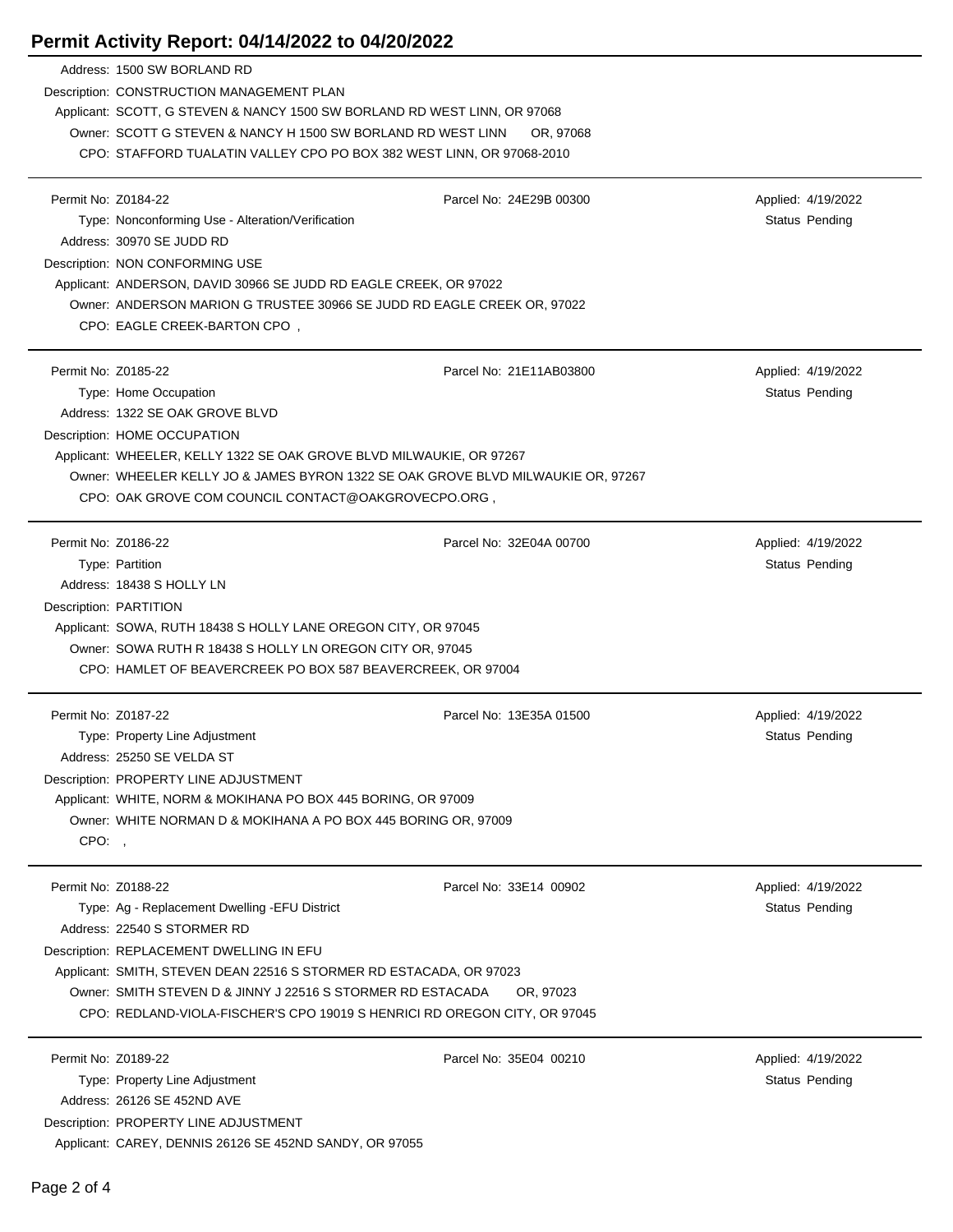## **Permit Activity Report: 04/14/2022 to 04/20/2022**

|                     | Permit Activity Report: 04/14/2022 to 04/20/2022                                                                                                                                                                                                                          |                                     |                                      |
|---------------------|---------------------------------------------------------------------------------------------------------------------------------------------------------------------------------------------------------------------------------------------------------------------------|-------------------------------------|--------------------------------------|
| CPO:                | Owner: CAREY DENNIS M & MARGILEE D 26126 SE 452ND AVE SANDY                                                                                                                                                                                                               | OR, 97055                           |                                      |
| Permit No: Z0190-22 | Type: River and Stream Conservation Area Staff<br>Review<br>Address: 15050 S HATTAN RD                                                                                                                                                                                    | Parcel No: 23E19 01300              | Applied: 4/20/2022<br>Status Pending |
|                     | Description: STREAM CONSERVATION AREA<br>Applicant: MCCARVILLE, MICHAEL 15040 S HATTAN RD OREGON CITY, OR 97045<br>Owner: MCCARVILLE MICHAEL & ANN 15040 S HATTAN RD OREGON CITY OR, 97045<br>CPO: CARVER-LOGAN (INACTIVE), OR                                            |                                     |                                      |
| CPO:,               | Permit No: ZPAC0050-22<br>Type: Subdivision - Short<br>Address: 6716 SE MABEL AVE<br>Description: PRE-APP FOR SUBDIVISION<br>Applicant: BECKWITH, SASHA 7728 SE TOLMAN ST PORTLAND, OR 97206<br>Owner: SHAO ZHEN 6716 SE MABEL AVE MILWAUKIE OR, 97267                    | Parcel No: 22E08CD00600             | Applied: 4/15/2022<br>Status Pending |
| CPO:,               | Permit No: ZPAC0051-22<br>Type: Other<br>Address: 38670 SE DELPH RIDGE RD<br>Description: PRE APP FOR REPLACEMENT DWELLING<br>Applicant: NELSON, BJORN 1532 SW MORRISON ST PORTLAND, OR 97209<br>Owner: BULKELEY GEORGE TRUSTEE 4636 SW HUMPHREY CT PORTLAND              | Parcel No: 34E24 00900<br>OR, 97221 | Applied: 4/18/2022<br>Status Pending |
| CPO:,               | Permit No: ZPAC0052-22<br>Type: Design Review<br>Address: 14601 SE RUPERT DR<br>Description: PRE APP FOR DESIGN REVIEW<br>Applicant: POWERS, JAMIE 345 EDGEWATER RD GLADSTONE, OR 97027<br>Owner: POWERS JAMIE CHARLES 345 EDGEWATER RD GLADSTONE OR, 97027               | Parcel No: 21E12BB05300             | Applied: 4/18/2022<br>Status Pending |
| CPO:,               | Permit No: ZPAC0053-22<br>Type: Conditional Use<br>Address: 20188 S BUTTE RD<br>Description: PRE APP CONDITIONAL USE<br>Applicant: POWERS, JAMIE 345 EDGEWATER RD GLADSTONE, OR 97045<br>Owner: WARRINER DALE 20188 S BUTTE RD BEAVERCREEK OR, 97004                      | Parcel No: 43E09 01501              | Applied: 4/18/2022<br>Status Pending |
|                     | Permit No: ZPAC0054-22<br>Type: Design Review<br>Address: 29655 SE HWY 224<br>Description: PRE APP FOR DESIGN REVIEW AND CONDITIONAL USE<br>Applicant: JOUNG, DAVID 5684 SE MCINNIS ST HILLSBORO, OR 97123<br>Owner: DELTA MINI MART INC PO BOX 460 EAGLE CREEK OR, 97022 | Parcel No: 24E31A 01200             | Applied: 4/20/2022<br>Status Pending |